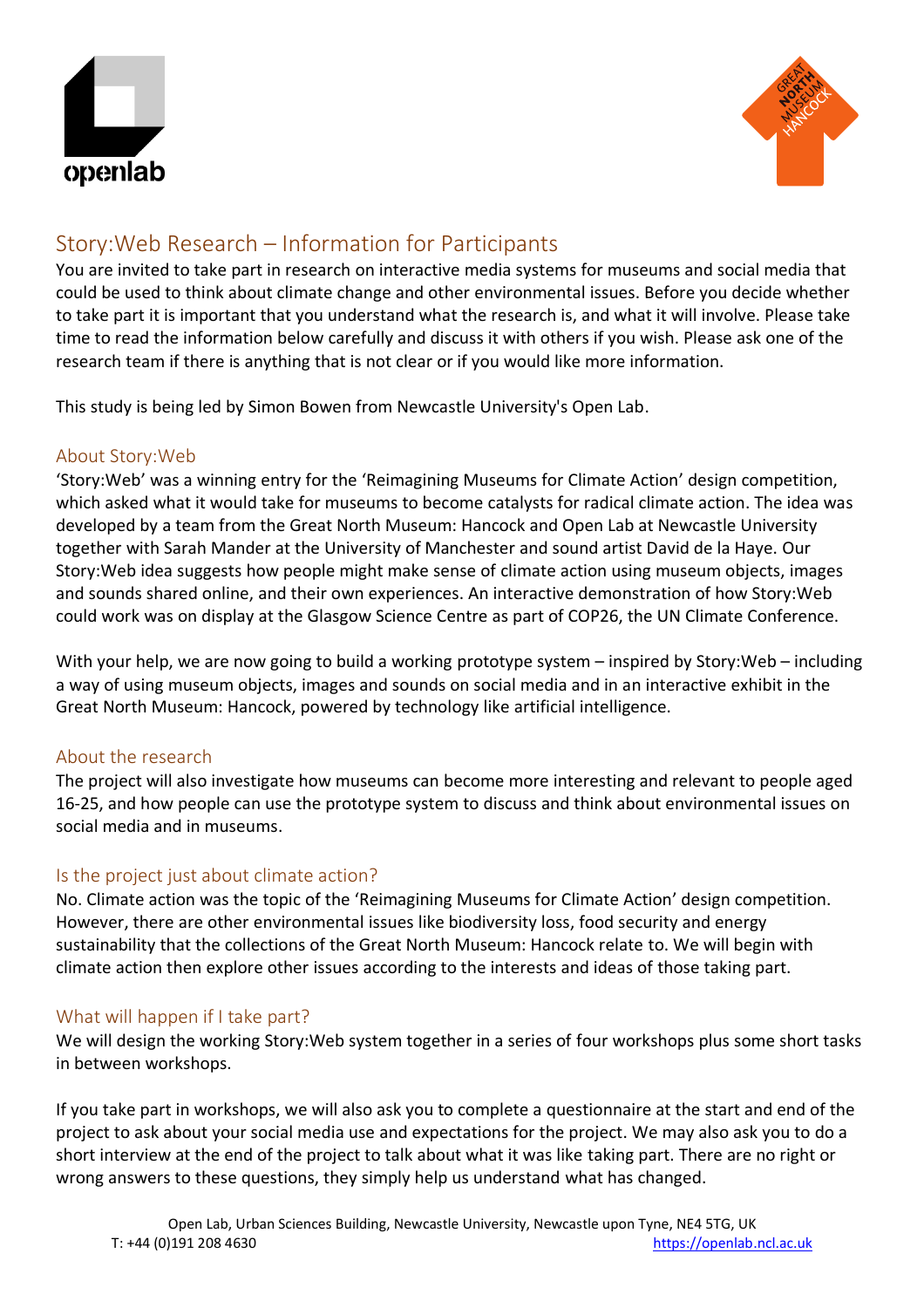## When and where will the workshops be?

There will be four workshops during the project, which will take place approximately every month from the end of January 2022.

Workshops will last around one hour and take place online using Zoom or Teams. Later workshops may happen at the Great North Museum: Hancock or at Newcastle University, in central Newcastle, if COVID restrictions permit. You will be able to attend all workshops online if you prefer.

## What will happen in the workshops?

Workshops will include group activities with us and the other participants to:

- Share how you currently use social media and make sense of environmental issues;
- Explore objects in the Great North Museum: Hancock's collection that relate to these issues;
- Explore how images and sounds shared online can help communicate these issues;
- Demonstrate and experiment with technologies like artificial intelligence that make finding and connecting collection objects, images and sounds easier;
- Develop the Story:Web idea into something people aged 16-25 (and others) would like to use in a museum and on social media, which the research team will then build;
- Evaluate the Story:Web system as it develops and the process of developing it.

## What will happen in the online activities?

We will share the issues and ideas discussed in the design workshops online so that other people can discuss them and add their own contributions. We will ask your permission before posting any of your issues or ideas.

## What are the benefits of taking part?

You will help shape an interactive media system that helps people make sense of environmental issues and work out what and how to take action on them. This could mean more people understand what they can do in relation to, for example, climate change or biodiversity loss.

Through taking part you can understand more about topics like climate action, and how museum collections relate to them. You can also understand more about digital technology such as artificial intelligence and the software behind social media.

We also hope that you will benefit through 'co-designing' the Story:Web system itself with us, and build your confidence and experience as a result.

We hope to benefit as researchers in working with you in learning how you make sense of and discuss environmental issues on social media. We also hope to benefit in understanding how you can discover and use museum collection objects, and the stories behind them, in your social media conversations.

# What are the disadvantages of taking part?

Participating in the workshops should not cause you any disadvantages or discomfort. The potential physical and/or psychological harm or distress will be the same as any experienced in everyday life. During workshops we ask that you contribute to honest and respectful discussions, and also ask that you also respect other people's confidentiality during the sessions.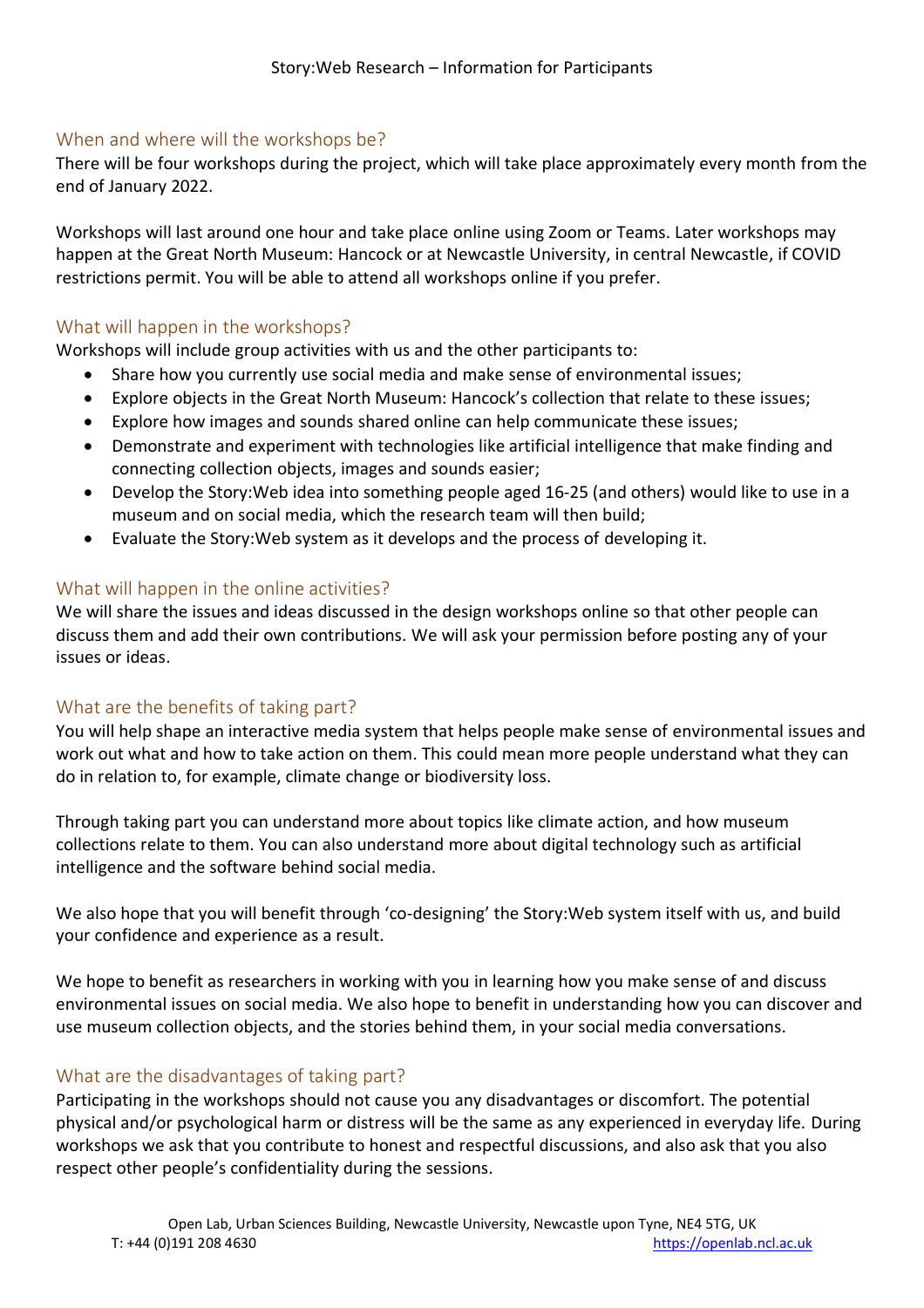Please be aware that some of the online activities may require a good internet connection and/or use data allowance.

## What information will you collect?

We will audio record interviews and video record workshop activities, and collect questionnaire responses and notes, drawings and other materials created in workshops.

## What will happen with this information?

Audio recordings will be transcribed with your name and any other personally identifiable information removed. We will photograph, video record, screen-capture or scan workshop notes, drawings, and other materials with any personally identifiable information removed. Names and other personally identifiable information in social media conversation excerpts will also be removed.

This anonymised information will then be analysed by the research team, and stored on Newcastle University secure servers (computers).

# What will happen to the results of the research?

We will build a working Story:Web system during the project, including a way of using museum collection objects on social media and an interactive exhibit for the Great North Museum: Hancock.

The results of the research will be shared with other museums and researchers to help them understand how something like Story:Web can change public understanding of global issues like climate action, and help people work out what they can do in response. We will write papers and presentations for professional and academic conferences and publications. We will not include your name or any other personally identifiable information in these papers and presentations. We will also share any software we create using Open Source licences so that other museums and organisations can re-use and adapt it themselves.

## Who is the sponsor and data controller for this research?

Newcastle University is the sponsor for this research based in the United Kingdom. Newcastle University will be using information you have shared in order to undertake this research and will act as the data controller. This means that Newcastle University is responsible for looking after your information and using it properly.

*The lawful basis for carrying out this study under GDPR is Task in the Public Interest, (Article 6,1e) as research is cited as part of the University's duties. Your rights to access, change or move your information are limited, as Newcastle University need to manage your information in specific ways in order for the research to be reliable and accurate. If you withdraw from the study, Newcastle University will keep the information about you that has already been obtained. To safeguard your rights, the minimum personallyidentifiable information will be used.*

You can find out more about how Newcastle University uses your information at <https://www.ncl.ac.uk/data.protection/dataprotectionpolicy/privacynotice/> and/or by contacting their Data Protection Officer (Maureen Wilkinson, [rec-man@ncl.ac.uk](mailto:rec-man@ncl.ac.uk)). If you are not satisfied with their response you can complain to the Information Commissioner's Office (ICO): <https://ico.org.uk/>